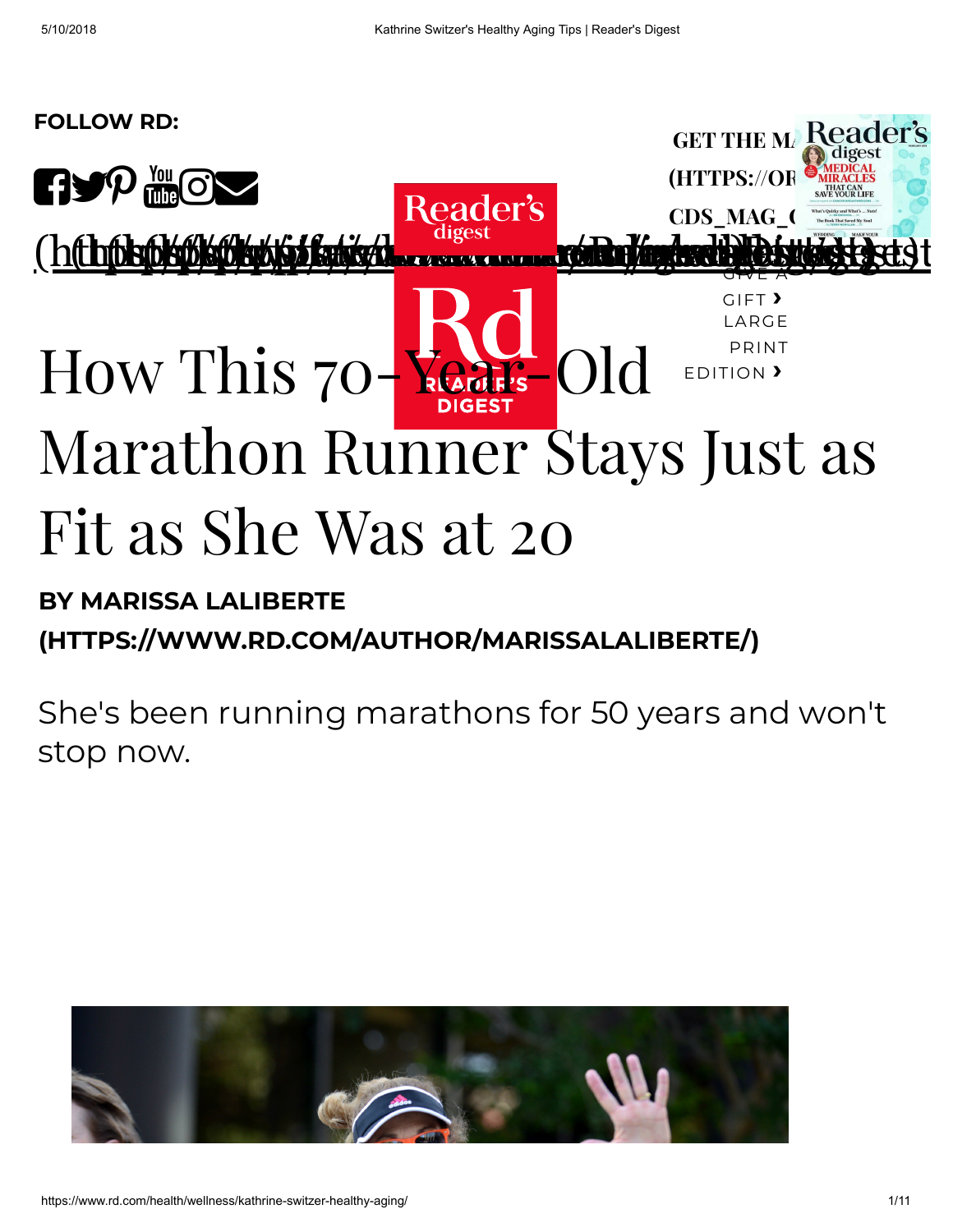

ANDREA MABRY/INVISION FOR HUMANA/AP IMAGES

At 70 years old, Kathrine Switzer has run 40 marathons in her life—and she has no intention of stopping anytime soon.

[Switzer first came to the public eye in 1967, when she was the first woman](https://www.rd.com/true-stories/inspiring/boston-marathon-1967/) to run the Boston Marathon (https://www.rd.com/truestories/inspiring/boston-marathon-1967/). Back then, she had to use her initials, K. V., instead of her first name to sign up because women weren't allowed to enter. When people realized what the lipstick-wearing runner had done, a race manager tried physically shoving her off during the run. But she managed to plug on, finishing in four hours and twenty minutes.

To mark the 50-year anniversary of the race, Switzer entered again at age 70. She finished in 4:44:31—not even 25 minutes longer than she'd run the 26.1 miles when she was 20. "Somebody at 70 is running as well as you

 $t$  d  $t$  f th d i diblom d i i diblom d i i diblom d i i diblom d i i diblom d i i diblom d i i diblom d i i diblom d i i diblom d i i diblom d i i diblom d i i diblom d i i diblom d i i diblom d i i diblom d i i diblom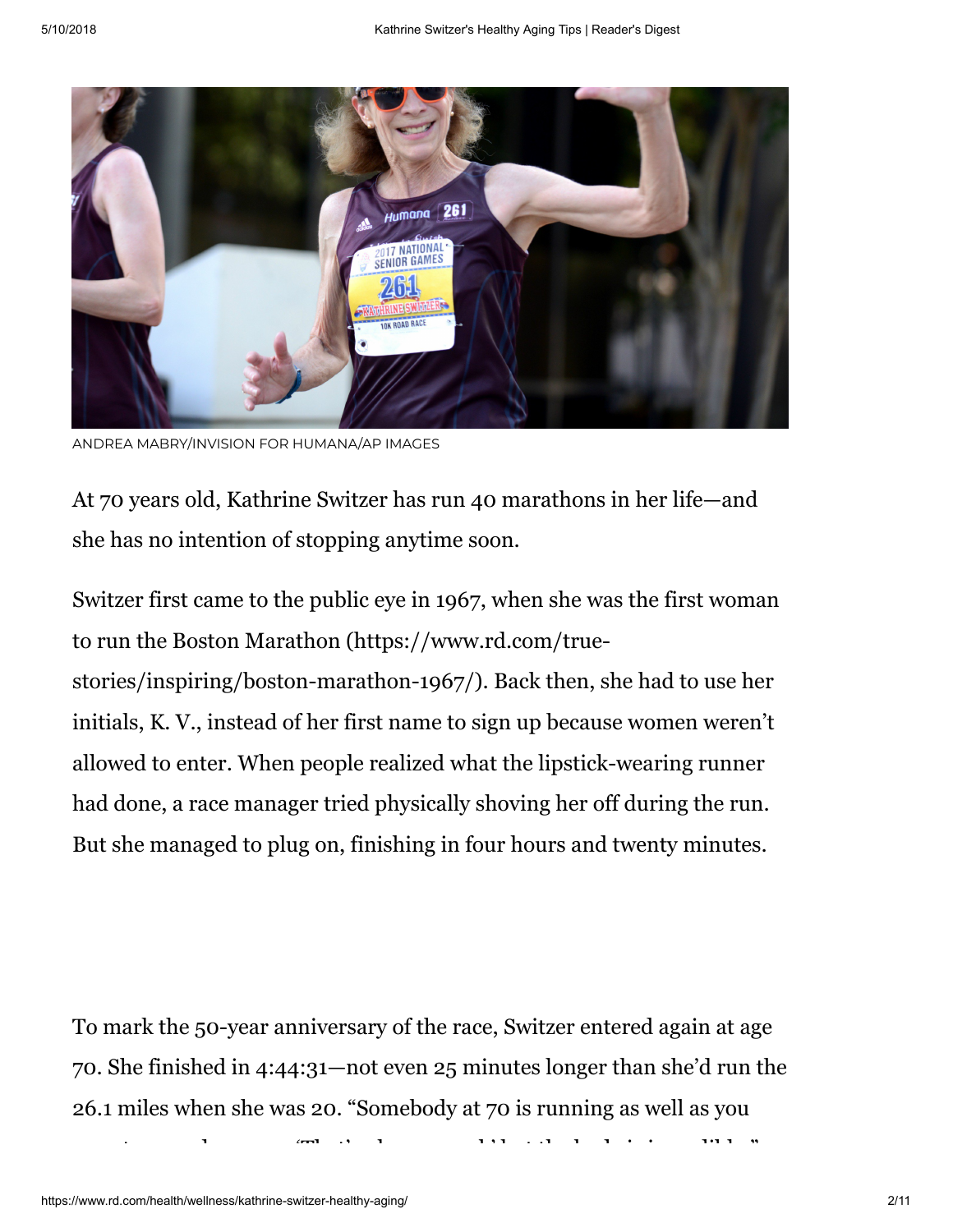run at 20, and you say, 'That's phenomenal,' but the body is incredible," she says. "We're transforming ourselves."

Two years before the race, Switzer announced her plan. The science and advice had changed since her first competition, and she wanted help figuring out a training plan. "It was important to me not to get injured during that two-year period or get ill," she says. "I wasn't competing, but I didn't want to be out there for six hours. I had a little pride."

In her 20s, Switzer would work out twice a day, and run a marathon distance once a week. She says looking back, that was probably too intense, and she cut back for her 2017 Boston run. She ran every other day, doing strength or core training on the opposite days. Spreading the training out more gave her body the chance to recover between workouts. "At 70, 80, 90, the body will always get better if you push it," Switzer says. "I found the training worked very quickly." (For those with their sights on [being centenarians, these science-backed signs mean you'll live to see 100](https://www.rd.com/health/wellness/healthy-aging-signs/1/) (https://www.rd.com/health/wellness/healthy-aging-signs/1/).)

As for her diet, Switzer says she doesn't calorie-count or follow any fads. "I always joke my diet is a see-food diet. If I see food, I eat it," she says, laughing.

The key is that she isn't always craving potato chips or chocolate. Working out breaks down muscles, and the toning comes during recovery. Protein [helps that process, and Switzer says she's more drawn to protein-heavy](https://www.rd.com/health/diet-weight-loss/how-to-eat-more-protein/1/)

 $\mathbf{h}$  (http://wit.in.com/distribution in the interval of the interval  $\mathbf{h}$  is the interval of the interval of the interval of the interval of the interval of the interval of the interval of the interval of the inte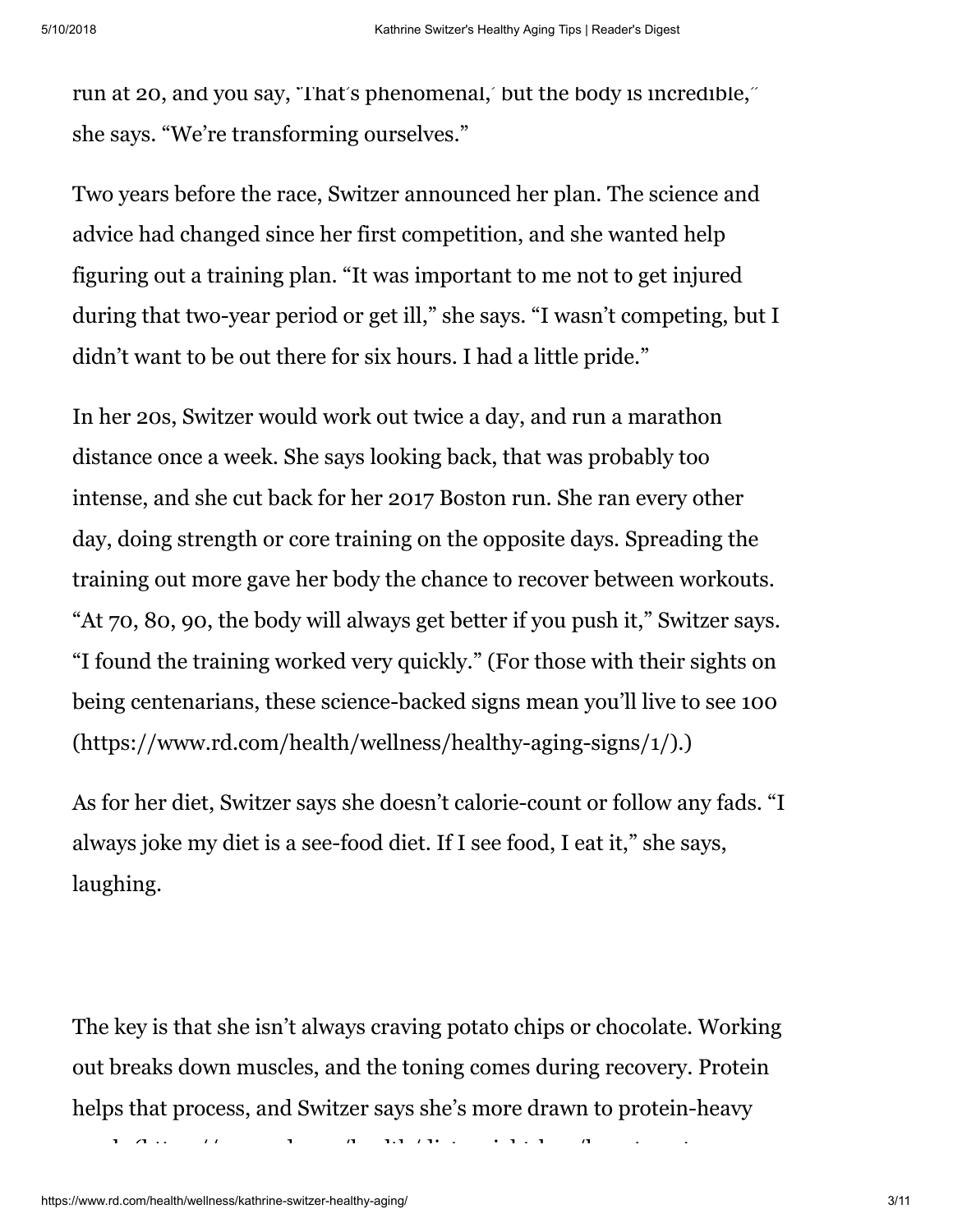meals (https://www.rd.com/health/diet-weight-loss/how-to-eat-more[protein/1/\). "When you exercise, your body starts craving some good](https://www.rd.com/health/diet-weight-loss/how-to-eat-more-protein/1/) stuff," she says. "I'm heavier around protein than people would imagine, and I eat a lot of fruits and vegetables."

The Boston Marathon wasn't the only thing on Switzer's bucket list. She also won the New York City Marathon in 1974. Back then the whole race was in Central Park, though, and she'd love to take on the new route, which goes through the city's five boroughs. "I've always wanted to run it in the streets," she says.

Even though she helped plan the first London Marathon in 1980, she's never actually ran it—so she'll do that in 2018, at age 71.

## CONTENT CONTINUES BELOW AD

Switzer isn't alone in running in her 70s either. She attended the 2017 National Senior Games as Humana's health and well-being ambassador, and ran the 10K alongside others in the 70-74 age range.

The marathoner says people talk about seniors the way they talked about women 50 years ago, convinced they're too fragile to be athletes. But the National Senior Games athletes are looking to break down those assumptions. "Seniors have completely changing notions about what

capabilities and limits are really about," she says. "They have the most incredible senses of optimism I have ever seen anywhere. These people are looking forward to getting older."